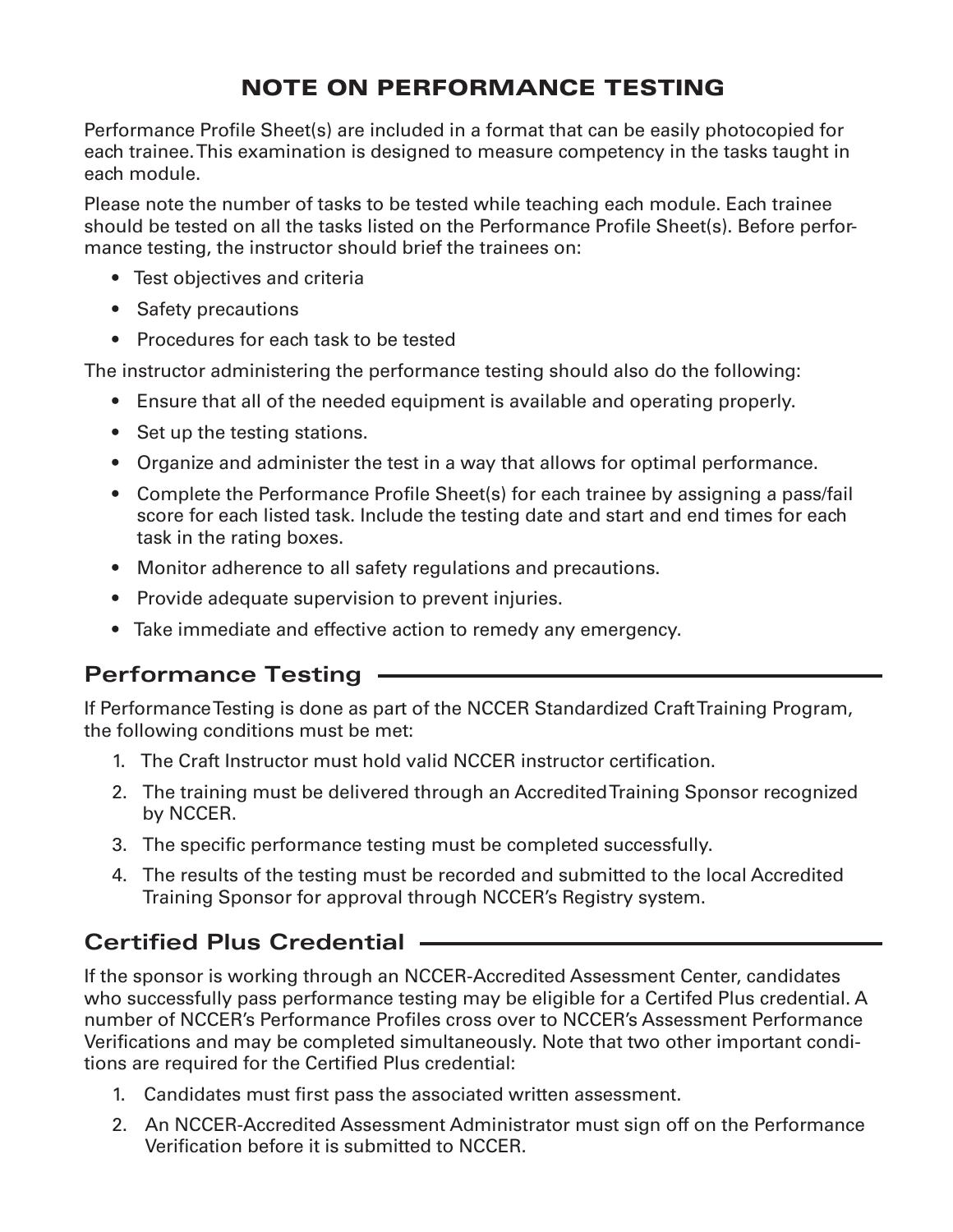**Craft: Mobile Crane Operations Level One**

### **Module Two: 21102**

**Module Title: Basic Principles of Cranes**



TRAINEE NAME: \_\_\_\_\_\_\_\_\_\_\_\_\_\_\_\_\_\_\_\_\_\_\_\_\_\_\_\_\_\_\_\_\_\_\_\_\_\_\_\_\_\_\_\_\_\_\_\_\_\_\_\_\_\_\_\_\_\_\_\_\_\_\_\_\_\_\_\_

TRAINING PROGRAM SPONSOR: \_\_\_\_\_\_\_\_\_\_\_\_\_\_\_\_\_\_\_\_\_\_\_\_\_\_\_\_\_\_\_\_\_\_\_\_\_\_\_\_\_\_\_\_\_\_\_\_\_\_\_\_\_\_

INSTRUCTOR: with a set of the set of the set of the set of the set of the set of the set of the set of the set of the set of the set of the set of the set of the set of the set of the set of the set of the set of the set o

**Rating Levels:** (1) Passed: performed task (2) Failed: did not perform task Be sure to list the date the testing for each task was completed.

\_\_\_\_\_\_\_\_\_\_\_\_\_\_\_\_\_\_\_\_\_\_\_\_\_\_\_\_\_\_\_\_\_\_\_\_\_\_\_\_\_\_\_\_\_\_\_\_\_\_\_\_\_\_\_\_\_\_\_\_\_\_\_\_\_\_\_\_\_\_\_\_\_\_\_\_\_\_\_\_\_\_\_\_\_\_\_\_\_\_\_\_

**Recognition:** When testing for the NCCER Training Program, record performance testing results and submit them to your Training Program Sponsor through the Registry System.

| <b>OBJECTIVE</b>         | <b>TASK</b>                                                                                                                  | <b>RATING</b> | <b>DATE</b> | <b>START</b><br><b>TIME</b> | <b>END</b><br>TIME |
|--------------------------|------------------------------------------------------------------------------------------------------------------------------|---------------|-------------|-----------------------------|--------------------|
| $\mathfrak{p}$           | 1. Verify the boom length of a<br>telescopic- and/or lattice-boom<br>crane using manufacturer's data or a<br>measuring tape. |               |             |                             |                    |
| $\overline{2}$           | 2. Measure the operating radius of a<br>telescopic- and/or lattic-boom crane<br>using a measuring tape.                      |               |             |                             |                    |
| $\overline{\mathcal{L}}$ | 3. Calculate the amount of blocking<br>needed for the outrigger of a specific<br>crane.                                      |               |             |                             |                    |
| $\overline{2}$           | Verify that a crane is level.<br>4.                                                                                          |               |             |                             |                    |

Copyright © 2018 NCCER. Permission is granted to reproduce this page provided that copies are for local use only and that each copy contains this notice.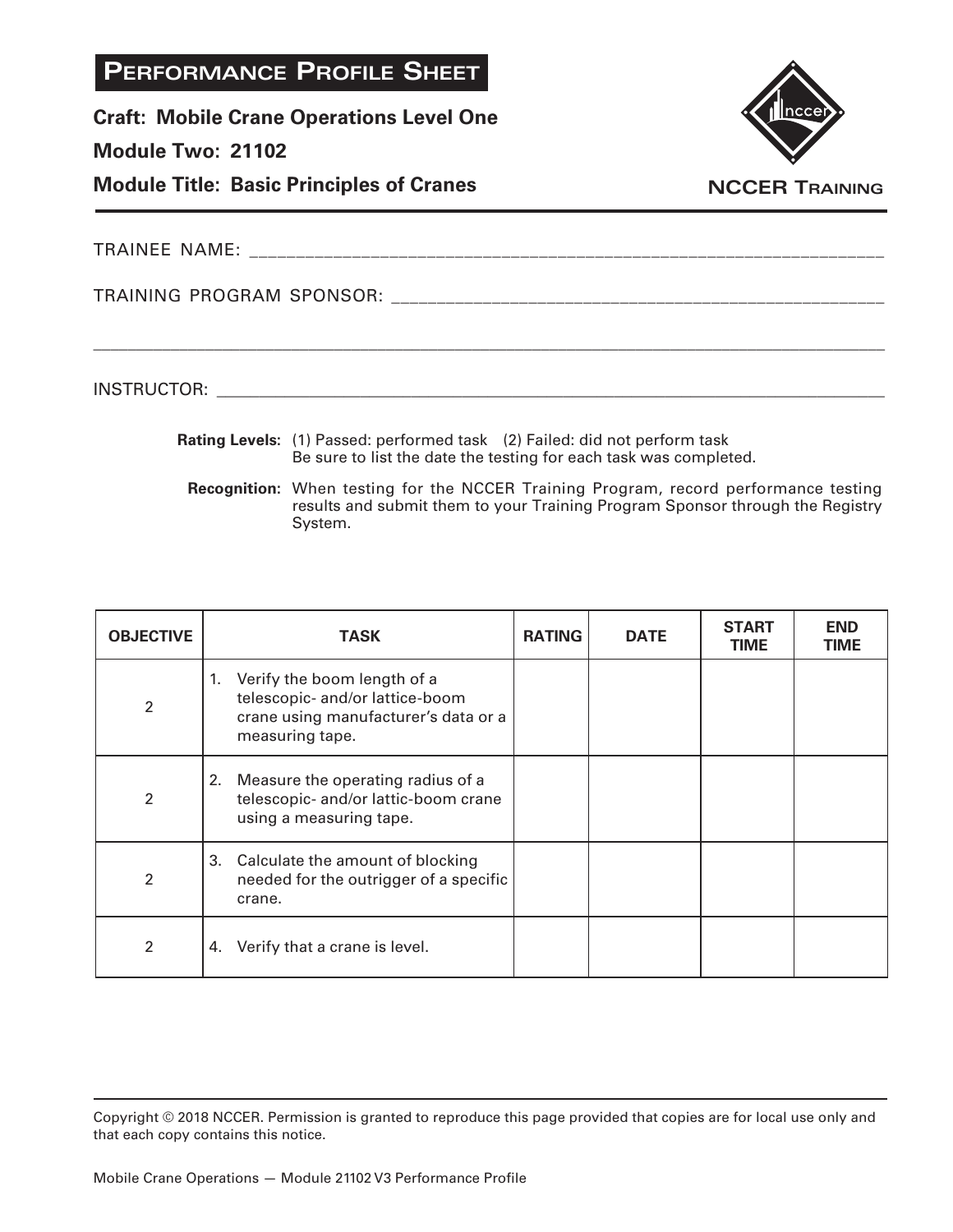Craft: Basic Rigger Module: 38102 Module Title: Rigging Practices

| <b>TRAINEE NAME:</b>             |  |
|----------------------------------|--|
| <b>TRAINING PROGRAM SPONSOR:</b> |  |
| INSTRUCTOR:                      |  |

## **Rating Levels:**

- (1) Passed: performed task
- (2) Failed: did not perform task

Be sure to list the date the testing for each task was completed.

## **Recognition:**

When testing for the NCCER Training Program, record performance testing results and submit them to your Training Program Sponsor through the Registry System.

| <b>OBJECTIVE</b> | <b>TASK</b>                                                                                               | <b>RATING</b> | <b>DATE</b> | <b>START</b><br><b>TIME</b> | <b>END TIME</b> |
|------------------|-----------------------------------------------------------------------------------------------------------|---------------|-------------|-----------------------------|-----------------|
| 1, 2             | Inspect various types of rigging<br>components and report on the condition<br>and suitability for a task. |               |             |                             |                 |
| 2                | Configure a sling to produce a single-wrap<br>basket hitch.                                               |               |             |                             |                 |
| $\overline{2}$   | Configure a sling to produce a double-wrap<br>basket hitch.                                               |               |             |                             |                 |
| 2                | Configure a sling to produce a single-wrap<br>choker hitch.                                               |               |             |                             |                 |
| 2                | Configure a sling to produce a double-wrap<br>choker hitch.                                               |               |             |                             |                 |
| 2                | Select the correct tagline for a specified<br>application.                                                |               |             |                             |                 |
| $\overline{2}$   | Tie specific instructor-selected knots.                                                                   |               |             |                             |                 |
| 3                | Select, inspect, and demonstrate the safe<br>use of the following rigging equipment:                      |               |             |                             |                 |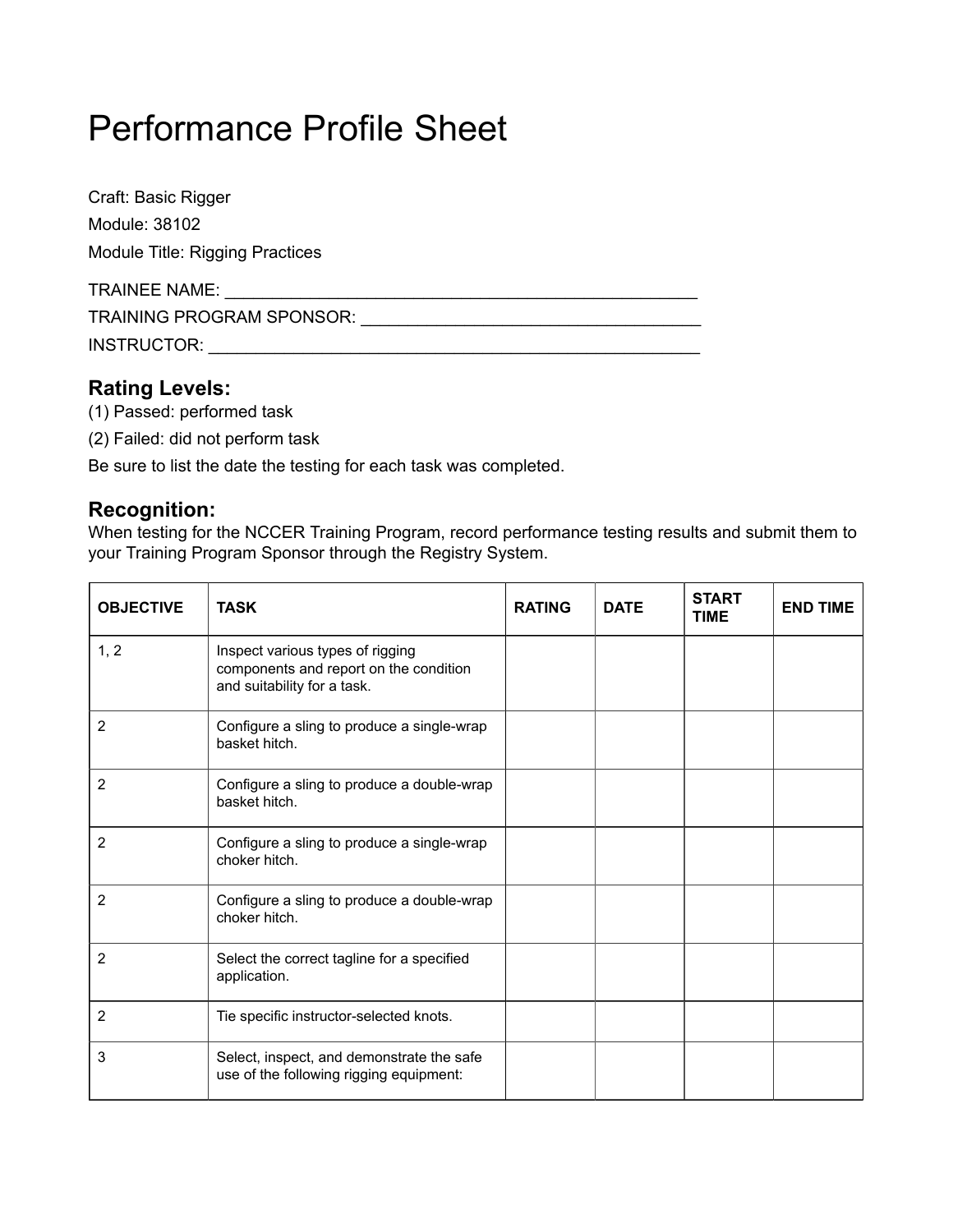| <b>OBJECTIVE</b> | <b>TASK</b>                  | <b>RATING</b> | <b>DATE</b> | <b>START</b><br><b>TIME</b> | <b>END TIME</b> |
|------------------|------------------------------|---------------|-------------|-----------------------------|-----------------|
|                  | • Block and tackle           |               |             |                             |                 |
|                  | • Chain hoist                |               |             |                             |                 |
|                  | • Ratchet-lever hoist        |               |             |                             |                 |
|                  | • One or more types of jacks |               |             |                             |                 |

**Please make sure that both the Candidate/Trainee and Performance Evaluator sign and date this form in the space provided.**

## **Signatures:**

I, the undersigned, acknowledge the successful completion of the above performance task(s) under the supervision of an NCCER certified Performance Evaluator.

| Candidate/Trainee:     | ⊃ate <sup>.</sup> |
|------------------------|-------------------|
| Performance Evaluator: | Date:             |
|                        |                   |

Copyright © 2018 NCCER. Permission is granted to reproduce this page provided that copies are for local use only and that each copy contains this notice.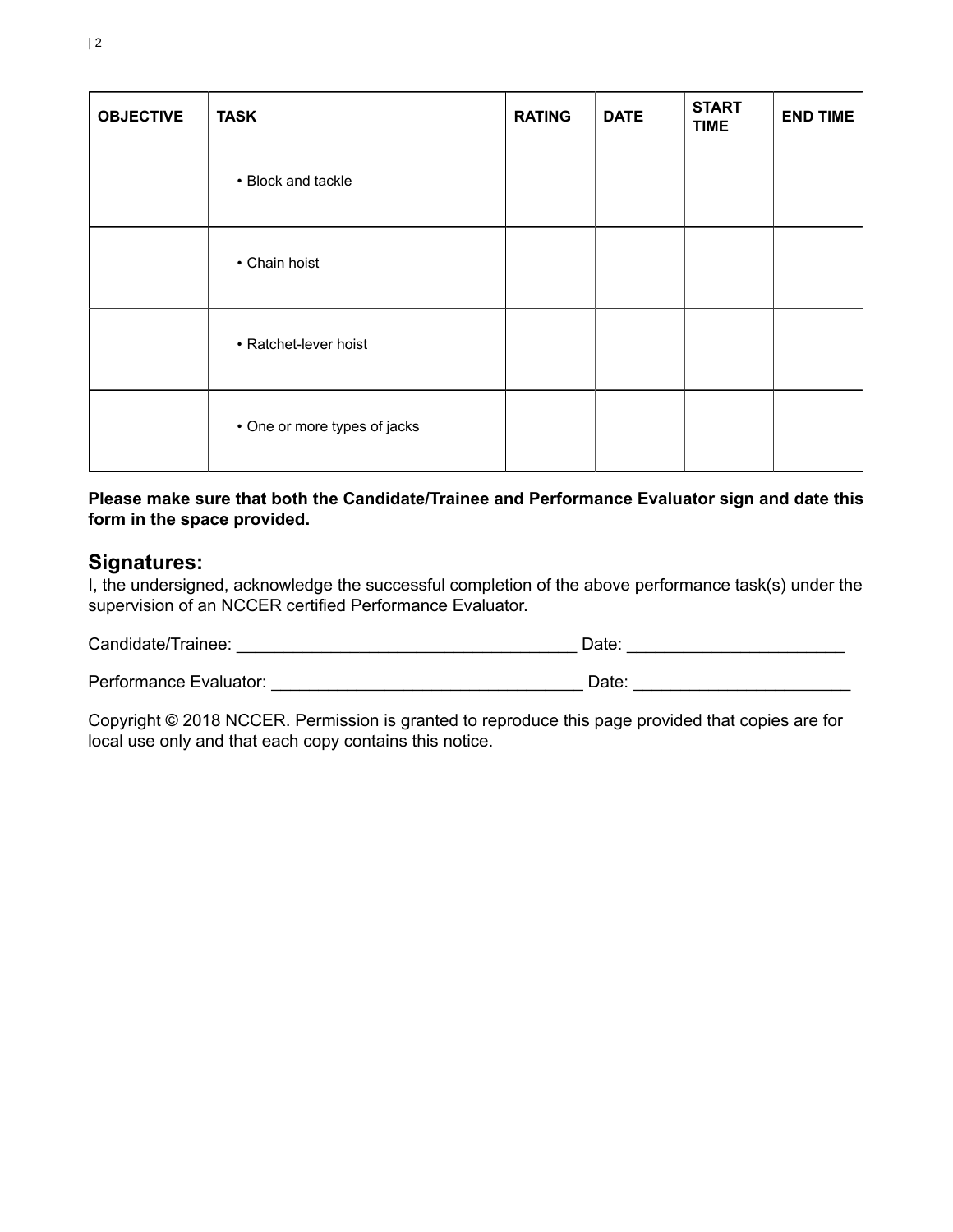**Craft: Mobile Crane Operations Level One**

#### **Module Four: 53101**

**Module Title: Crane Communications**



**NCCER Training**

TRAINEE NAME: \_\_\_\_\_\_\_\_\_\_\_\_\_\_\_\_\_\_\_\_\_\_\_\_\_\_\_\_\_\_\_\_\_\_\_\_\_\_\_\_\_\_\_\_\_\_\_\_\_\_\_\_\_\_\_\_\_\_\_\_\_\_\_\_\_\_\_\_

TRAINING PROGRAM SPONSOR: \_\_\_\_\_\_\_\_\_\_\_\_\_\_\_\_\_\_\_\_\_\_\_\_\_\_\_\_\_\_\_\_\_\_\_\_\_\_\_\_\_\_\_\_\_\_\_\_\_\_\_\_\_\_

INSTRUCTOR: with a set of the set of the set of the set of the set of the set of the set of the set of the set of the set of the set of the set of the set of the set of the set of the set of the set of the set of the set o

**Rating Levels:** (1) Passed: performed task (2) Failed: did not perform task Be sure to list the date the testing for each task was completed.

\_\_\_\_\_\_\_\_\_\_\_\_\_\_\_\_\_\_\_\_\_\_\_\_\_\_\_\_\_\_\_\_\_\_\_\_\_\_\_\_\_\_\_\_\_\_\_\_\_\_\_\_\_\_\_\_\_\_\_\_\_\_\_\_\_\_\_\_\_\_\_\_\_\_\_\_\_\_\_\_\_\_\_\_\_\_\_\_\_\_\_\_

**Recognition:** When testing for the NCCER Training Program, record performance testing results and submit them to your Training Program Sponsor through the Registry System.

| <b>OBJECTIVE</b>         | <b>TASK</b>                                                                                                                             | <b>RATING</b> | <b>DATE</b> | <b>START</b><br><b>TIME</b> | <b>END</b><br>TIME |
|--------------------------|-----------------------------------------------------------------------------------------------------------------------------------------|---------------|-------------|-----------------------------|--------------------|
| $\mathfrak{p}$           | Demonstrate proper crane-<br>1.<br>communication techniques using<br>a handheld radio or another<br>acceptable verbal-signaling device. |               |             |                             |                    |
| $\overline{\mathcal{L}}$ | Demonstrate each standard hand<br>2.<br>signal depicted in 29 CFR 1926.1400,<br>Subpart CC, Appendix A.                                 |               |             |                             |                    |
| $\overline{\mathcal{L}}$ | 3.<br>Direct an operator to move and<br>place a load using the appropriate<br>hand signals.                                             |               |             |                             |                    |
| 2                        | Direct an operator to move<br>4.<br>and place a load using voice<br>communications.                                                     |               |             |                             |                    |

Copyright © 2018 NCCER. Permission is granted to reproduce this page provided that copies are for local use only and that each copy contains this notice.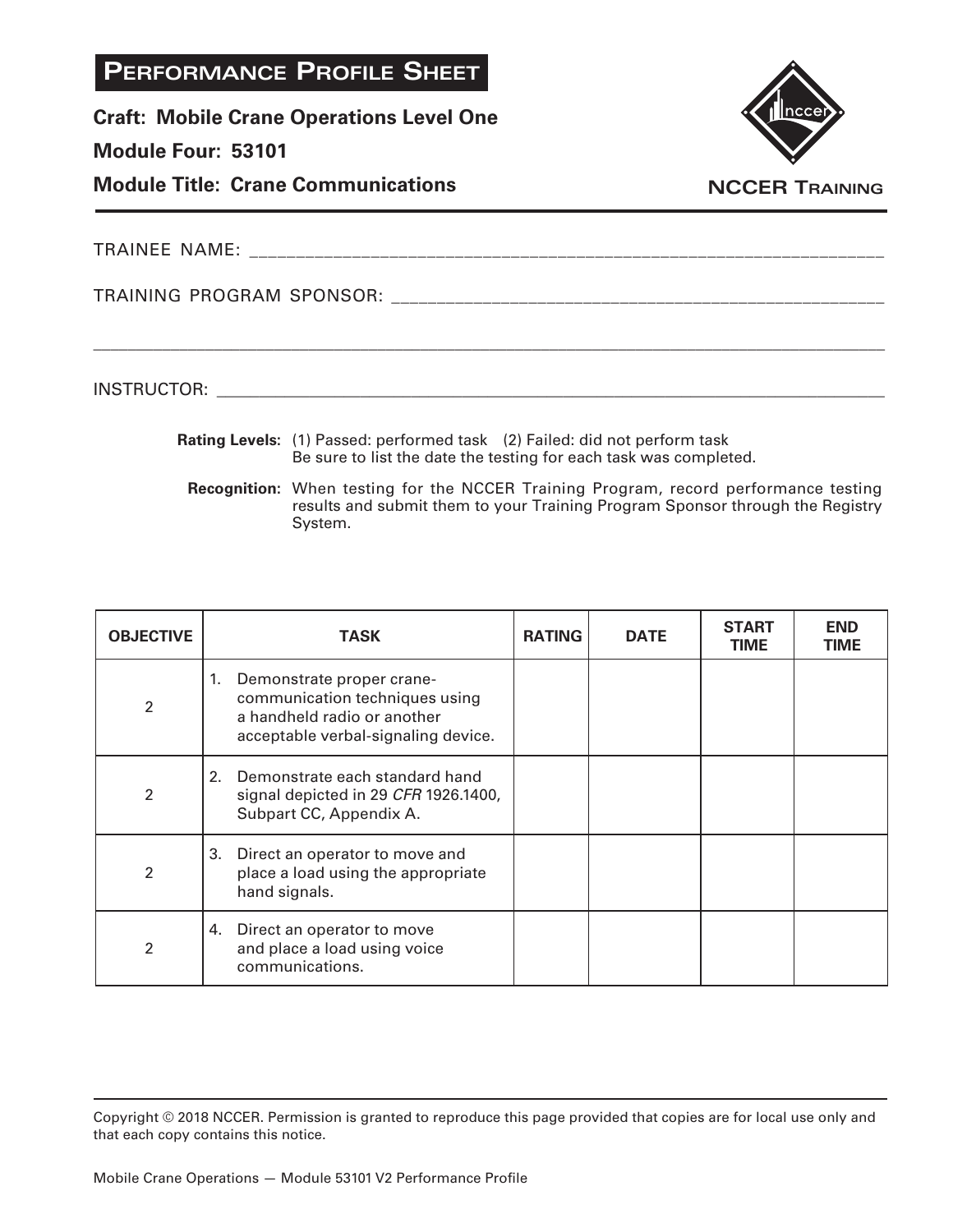**Craft: Mobile Crane Operations Level One**

### **Module Six: 21105**

**Module Title: Operating a Crane**



**NCCER Training**

TRAINEE NAME:

TRAINING PROGRAM SPONSOR: \_\_\_\_\_\_\_\_\_\_\_\_\_\_\_\_\_\_\_\_\_\_\_\_\_\_\_\_\_\_\_\_\_\_\_\_\_\_\_\_\_\_\_\_\_\_\_\_\_\_\_\_\_\_

INSTRUCTOR: with a set of the set of the set of the set of the set of the set of the set of the set of the set of the set of the set of the set of the set of the set of the set of the set of the set of the set of the set o

**Rating Levels:** (1) Passed: performed task (2) Failed: did not perform task Be sure to list the date the testing for each task was completed.

\_\_\_\_\_\_\_\_\_\_\_\_\_\_\_\_\_\_\_\_\_\_\_\_\_\_\_\_\_\_\_\_\_\_\_\_\_\_\_\_\_\_\_\_\_\_\_\_\_\_\_\_\_\_\_\_\_\_\_\_\_\_\_\_\_\_\_\_\_\_\_\_\_\_\_\_\_\_\_\_\_\_\_\_\_\_\_\_\_\_\_\_

**Recognition:** When testing for the NCCER Training Program, record performance testing results and submit them to your Training Program Sponsor through the Registry System.

| <b>OBJECTIVE</b> | <b>TASK</b>                                                                                   | <b>RATING</b> | <b>DATE</b> | <b>START</b><br><b>TIME</b> | <b>END</b><br><b>TIME</b> |
|------------------|-----------------------------------------------------------------------------------------------|---------------|-------------|-----------------------------|---------------------------|
|                  | 1. Survey and select a lift position<br>based on the adequacy of ground<br>support.           |               |             |                             |                           |
|                  | Analyze a lift site for room to<br>2.<br>assemble/disassemble a crane and<br>boom.            |               |             |                             |                           |
|                  | 3. Perform pre-operation and post-<br>operation crane inspections.                            |               |             |                             |                           |
| $\overline{2}$   | 4. Safely start a mobile crane.                                                               |               |             |                             |                           |
| 2                | 5.<br>Safely set up a mobile crane,<br>including the outriggers, blocking,<br>and barricades. |               |             |                             |                           |

*continued*

Copyright © 2018 NCCER. Permission is granted to reproduce this page provided that copies are for local use only and that each copy contains this notice.